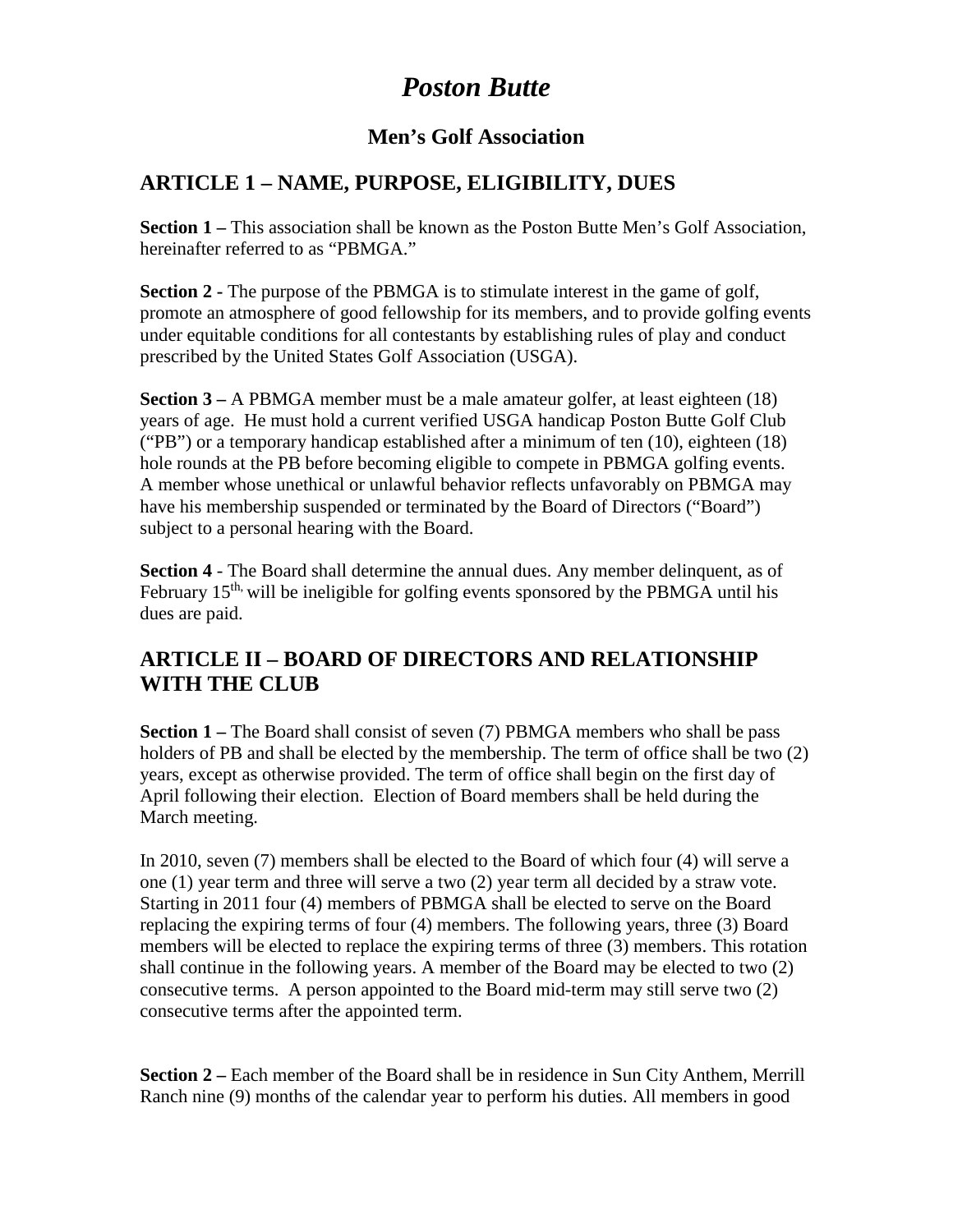standing are encouraged to participate in all committees regardless of the time spent in residence.

**Section 3 –** Subject to the provisions of the By Laws and in such section as may be taken at PBMGA meetings, the Board shall have control and management of the affairs and policies of PBMGA.

**Section 4 –** The President shall fill Board vacancies occurring during the year through appointment subject to Board approval. If possible, the member chosen shall be the next person in line with most of votes received at the time of the election.

**Section 5 –** Relationship with PB Management – To achieve the purpose of PBMGA it is essential that a spirit of cooperation prevail between PBMGA and PB management. Therefore the Board shall establish a standing committee chaired by the President to coordinate all activities with PB management. The standing committee shall keep them informed well in advance of planned events and obtain PB approval prior to announcing activities involving PB facilities. The PBMGA believes and expects this effort of mutual cooperation will serve to benefit PB and PBMGA.

## **ARTICLE III – ELECTION, OFFICERS, OFFICERS DUTIES, MEETINGS**

**Section 1 –** Elections: Members of PBMGA shall be advised of candidates selected to the Nomination Committee by posting of their names on the PBMGA bulletin board a least thirty (30) days prior the March Meeting. Nominations other than those presented by the Nominating Committee must be made in writing, signed by a least ten (10) active members of PBMGA in good standing and delivered to the Secretary no later than fifteen days prior to the election and that persons name shall appear on the ballot. Election of Board members shall take place during the March meeting with the newly elected board taking office the first day of April.

**Section 1.a –** Absentee Voting Members: Any voting member who expects to be absent on the day of election may vote by absentee ballot. The absentee ballot shall be in such form as the Nominating Committee shall prescribe. Notice for the need of a ballot must be given at least seven (7) days prior to the election and returned to the Nominating Committee at least two (2) days prior to the election.

**Section 2-** Officers: The officers of the PBMFA shall be President, Vice President, Secretary, Treasurer, and Tournament Director. The officers shall be elected by the Board at their first meeting following the March Meeting. The officers shall hold office for a period of one (1) year running from April  $1<sup>st</sup>$  to March  $31<sup>st</sup>$ . Vacancies occurring during the year shall be filled through appointment by the President and with Board approval. The officers shall be collectively known as the Executive Committee of the Board and will run the day to day operations of the PBMGA. The members of the Executive Committee shall be posted on the PBMGA bulletin board by April 15<sup>th</sup>.

**Section 3 -** Officers Duties: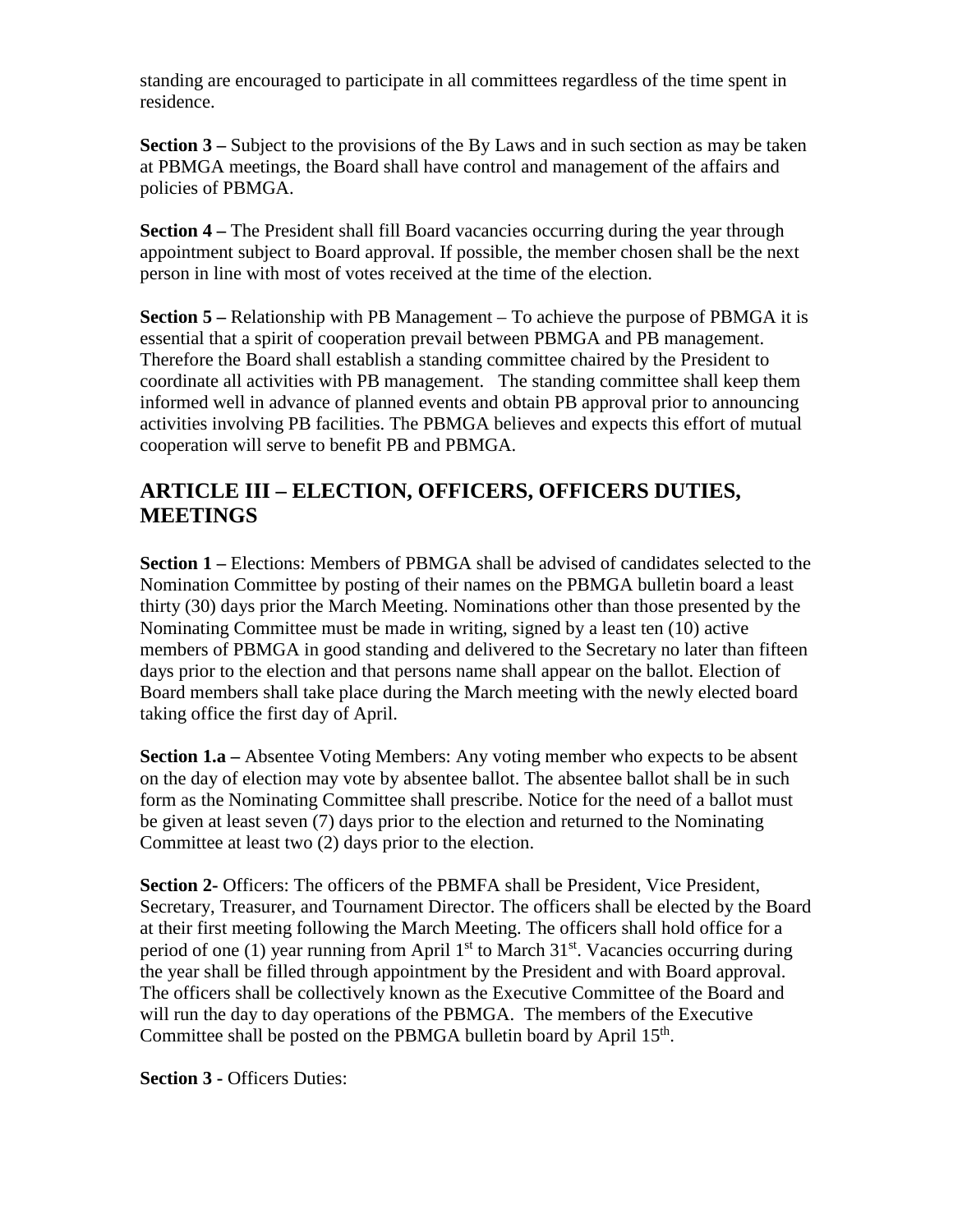- A. President Shall:
	- 1. Preside over all meetings of PBMGA in accordance with the Robert's Rules of Order.
	- 2. Appoint the Chairman of all committees, except the Golfing Event Committee which is appointed by the Board of Directors
	- 3. Serve as ex-officio member of all committees, except the Nomination **Committee**
	- 4. Serve as Chairman of the PB Management Committee.
- B. Vice-President Shall:
	- 1. Assume the duties of the President in the event of absence, Disability or resignation of the president
	- 2. Serve as Chairman of the Membership and By-Laws Committee.
- C. Secretary Shall:
	- 1. Maintain accurate membership records.
	- 2. Keep minutes of all meetings of the board and PBMGA maintain such minutes in a permanent manner after presentation to the Board for approval.
	- 3. Post notice of all Board and PBMGA meetings on the PBMGA bulletin board
	- 4. Serve as ex-officio member of the Membership Committee.
- D. Treasurer Shall:
	- 1. Keep an accurate record of all monies received and disbursed.
	- 2. Publish a financial report monthly.
	- 3. Have accounts of PBMGA audited and certified annually, at the end of the current term of office. By two (2) members of the PBMGA not serving on the Board or by an outside accountant designated by the board.
	- 4. Have all disbursed checks, greater than \$500.00 co-signed by another Board member.
- E Tournament Chairman shall:
	- 1. Serve as Chairman of the Golfing Events and the Handicap and Rules Committee.

#### **ARTICLE IV- STANDING COMMITEES/MEETING**

**Section 1** – Golfing Events Committee. The committee shall plan all PBMGA golfing events for each month, abiding by the handicap and rules set forth by the Handicap and Rules committee, but shall be responsible for determining the format for golfing events. The committee shall decide all players' appeals regarding golfing events and it's ruling, subject to review and approval by a majority (four (4) or more) of the Board.

**Section 2 –** Handicap and Rules Committee: The Handicap and Rules Committee shall administer USGA and Local Rules of Golf and arbitrate disputes and/or claims of any rules violations. The Committee is also responsible for reviewing each member's current